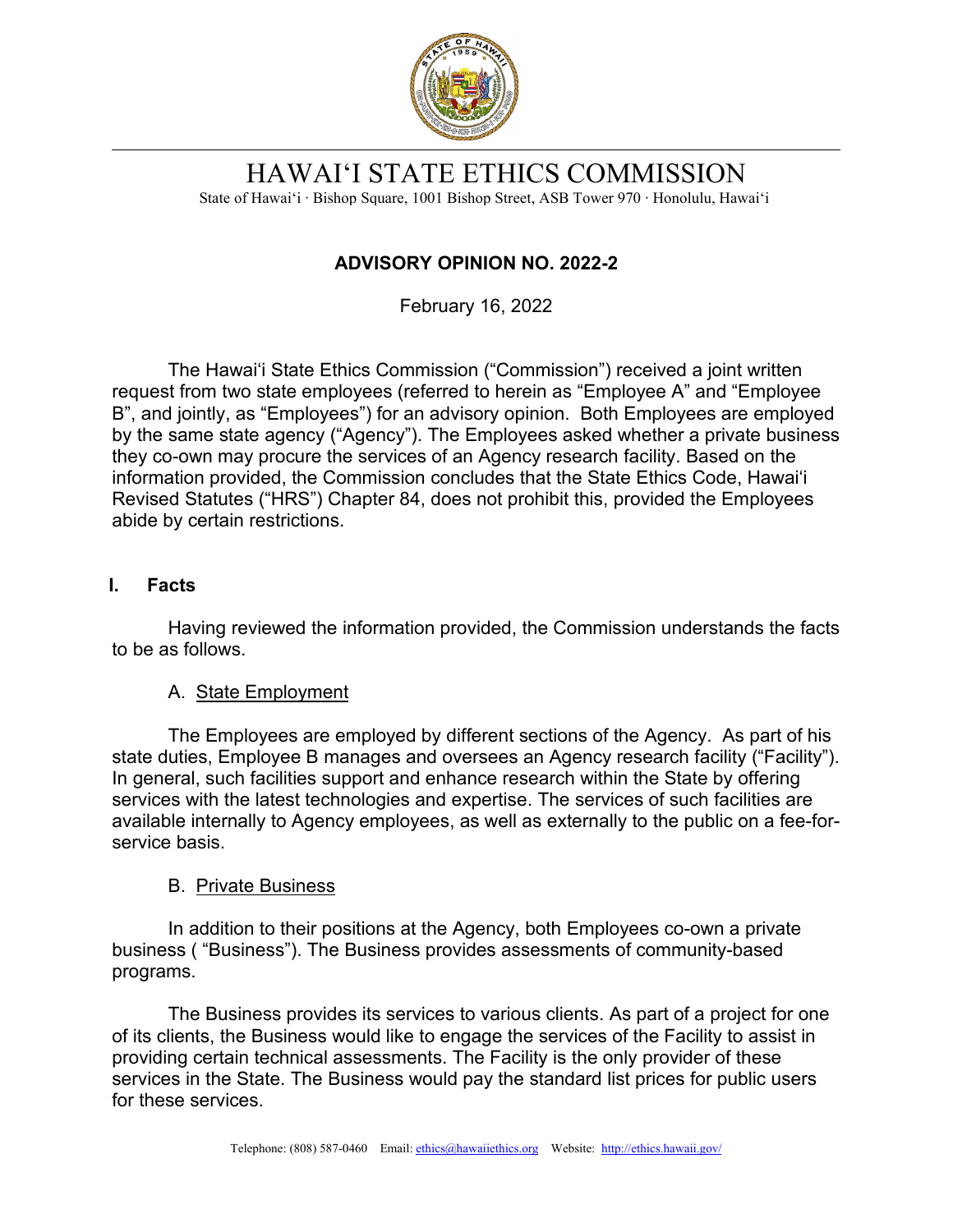## **II. Application of the State Ethics Code**

As state employees, both Employees are subject to the requirements of the State Ethics Code.<sup>1</sup> The Ethics Code will not prohibit the Business from engaging the services of the Facility provided both Employees exercise caution to avoid violations of the Conflicts of Interests law (HRS § 84-14), and the Fair Treatment law (HRS § 84-13).

#### A. HRS § 84-14(a), Conflicts of Interests Law

The Conflicts of Interests Law, HRS  $\S$  84-14(a),<sup>[2](#page-1-1)</sup> prohibits a state employee from taking any state official action directly affecting any business in which he or she has a substantial financial interest. Both Employees have a substantial financial interest in the Business by virtue of their ownership of the Business. [3](#page-1-2) Accordingly, as state employees, neither may take any official action directly affecting the Business. "Official action" means a decision, recommendation, approval, disapproval, or any other action which involves the exercise of discretionary authority.<sup>[4](#page-1-3)</sup>

As part of his state duties, Employee B oversees and manages the Facility. In this role, he provides guidance and management over Facility projects. HRS § 84-14(a) prohibits Employee B from taking any discretionary action that affects a Business project. Thus, Employee B must recuse himself from managing or overseeing any services performed by the Facility for the Business. Employee B explained he will be able to recuse himself and that his state supervisor will oversee all Facility services for any Business projects. To avoid taking official action, Employee B may not make any recommendations or provide any input to his supervisor (or to anyone else) who oversees these services.

an interest held by an individual, the individual's spouse, or dependent children which is:

- (1) An ownership interest in a business.<br>
(2) A creditor interest in an insolvent bus<br>
(3) An employment, or prospective empl<br>
(4) An ownership interest in real or perse<br>
(5) A loan or other debtor interest.
- A creditor interest in an insolvent business.
- An employment, or prospective employment for which negotiations have begun.
- An ownership interest in real or personal property.
- $(5)$  A loan or other debtor interest.<br>(6) A directorship or officership in a
- A directorship or officership in a business.

<span id="page-1-3"></span><sup>4</sup> HRS § 84-3.

<span id="page-1-0"></span><sup>&</sup>lt;sup>1</sup> See HRS § 84-2 ("This chapter shall apply to every nominated, appointed, or elected officer, employee, and candidate to elected office of the State and for election to the constitutional convention . . . .").

<span id="page-1-1"></span><sup>2</sup> HRS § 84-14(a)(1) states: "(a) No employee shall take any official action directly affecting: (1) A business or other undertaking in which the employee has a substantial financial interest . . . ."

<span id="page-1-2"></span><sup>3</sup> HRS § 84-3 defines a "financial interest" as: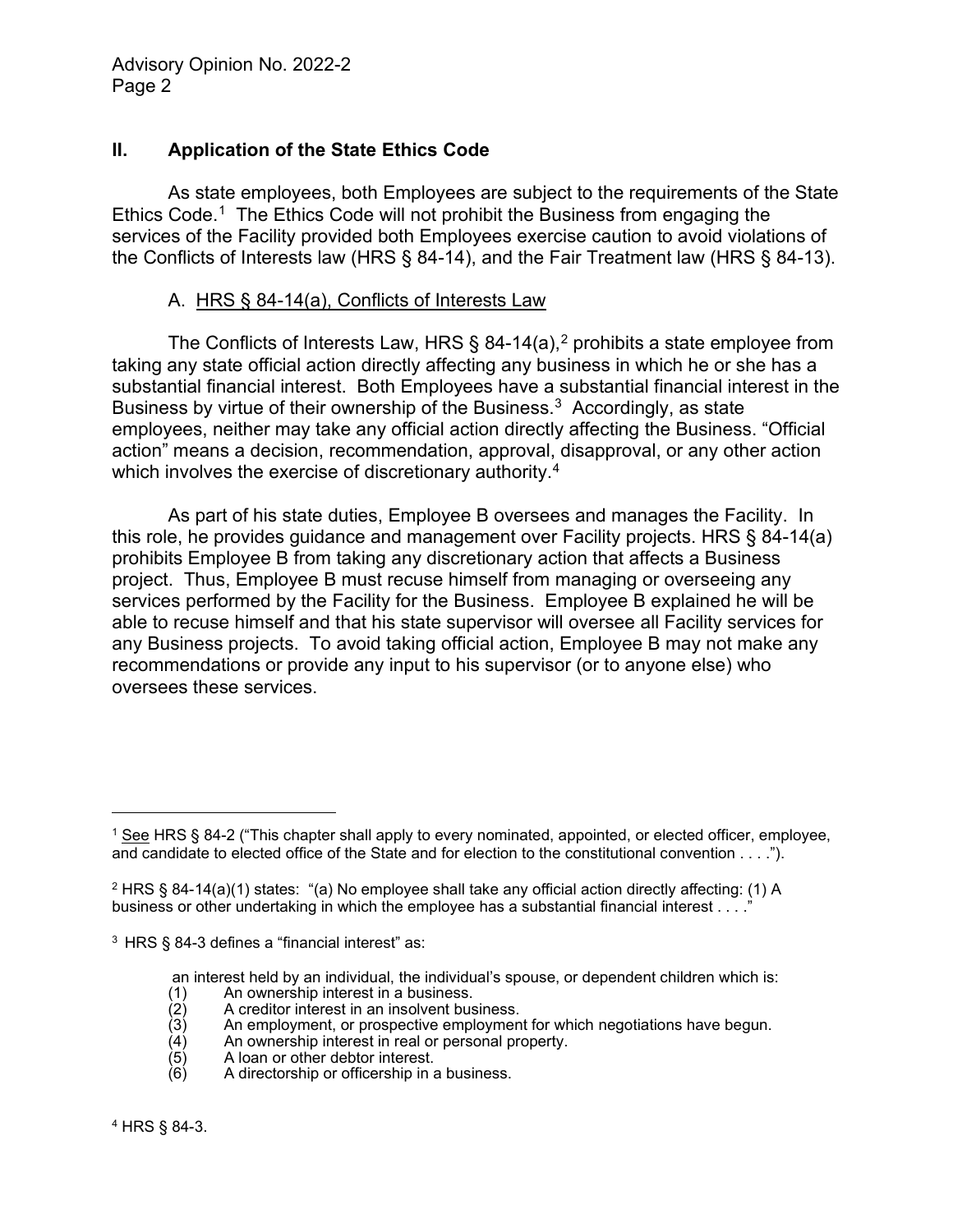## B. HRS § 84-14(d), Conflicts of Interests Law

HRS § 84-14(d), another section of the Conflicts of Interests law, prohibits state employees from being paid to assist or represent another person or business in transactions or proposals before their own state agency.<sup>[5](#page-2-0)</sup> In Advisory Opinion No. 369, where a state employee wished to provide private consulting services to others involved in matters before the employee's state agency, the Commission explained:

We thought that the rationale for this restriction was clear and reasonable. His representation and assistance of persons before his department would create an appearance of impropriety and an advantage to the persons he assisted. Such an advantage would be unwarranted and would accrue irrespective of any efforts he took to prevent it. The public would not be persuaded that favorable results in his cases did not result from his employment in the department. For this reason, among others, the legislature determined that employees should not be privately involved in matters that came before the agencies that employed them. Advisory Opinion No. 369 (1979). See also, Advisory Opinion Nos. 94-4 (1994), 89-4 (1989)

This provision prohibits both Employees from assisting or representing the Business or its clients in any matters before the Agency or from contacting the Agency on behalf of the Business.

As the Commission understands it, the general trajectory of this project would involve the Business engaging the services of the Facility at the standard terms set by the Facility. The Facility would provide data to the Business for assessment. As the lead Technical Officer for the Business, Employee B would provide advice and consultation to the Business and generally oversee the quality of the work product, including evaluating the quality of the data provided by the Facility. Any concerns would be resolved by communicating with the Facility. The Facility's role would cease once the data has been accepted by the Business. Employee B would then write a report incorporating the data to be submitted by the Business to its client. Employee A would be involved in the general management of the Business but would not take an active part in this project.

No legislator or employee shall assist any person or business or act in a representative capacity for a fee or other compensation to secure passage of a bill or to obtain a contract, claim, or other transaction or proposal in which the legislator or employee has participated or will participate as a legislator or employee, nor shall the legislator or employee assist any person or business or act in a representative capacity for a fee or other compensation on such bill, contract, claim, or other transaction or proposal before the legislature or agency of which the legislator or employee is an employee or legislator.

<span id="page-2-0"></span><sup>5</sup> HRS § 84-14(d) provides: